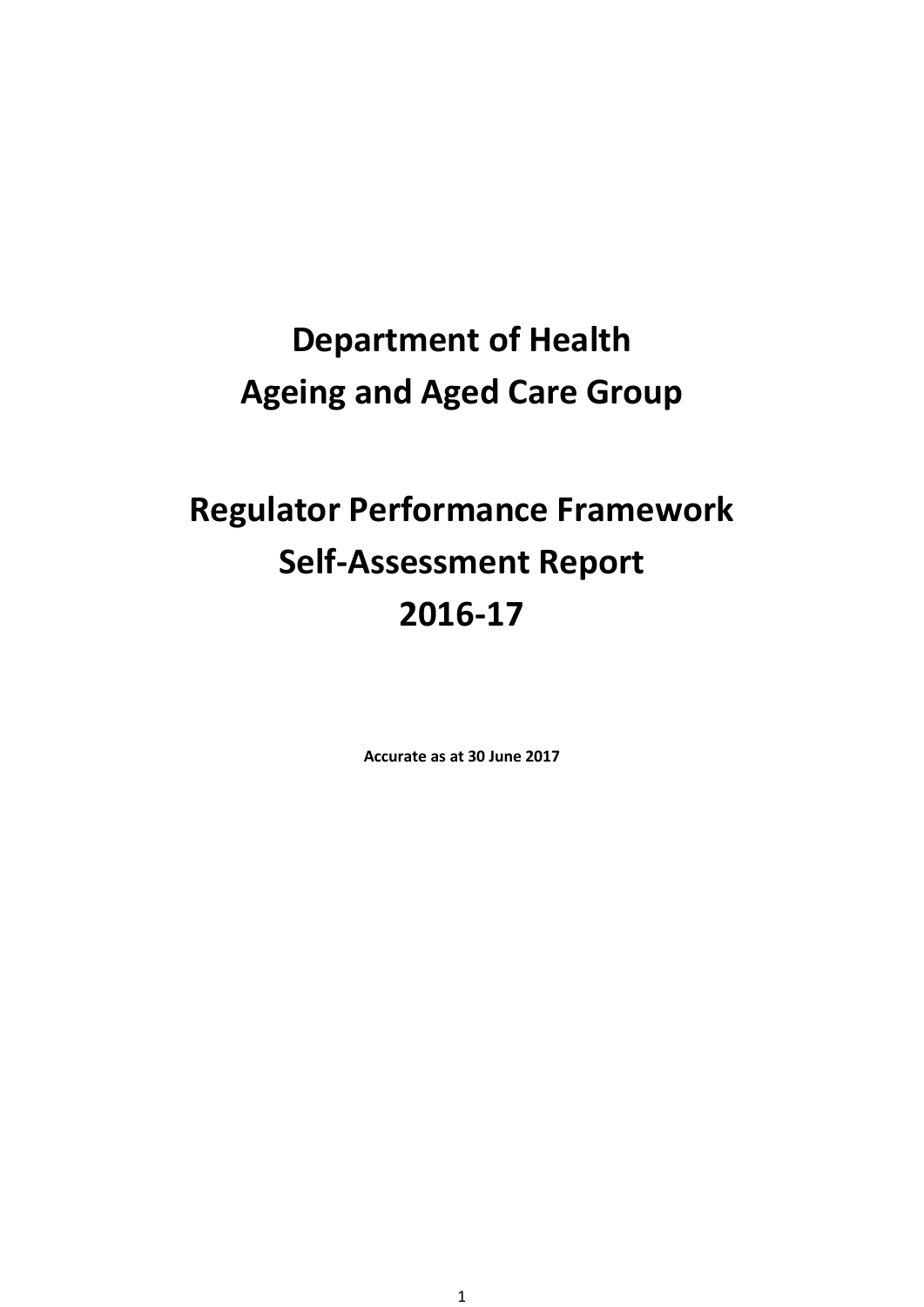#### **Introduction**

The *Aged Care Act 199*7 (the Act) provides a framework designed to protect and foster the quality of care, and quality of life of people receiving care - either in a residential setting or in their own home. The Act provides the regulatory, funding and quality foundations of Australia's aged care system. The regulatory framework intends to achieve standards of care, and promote continuous improvement across the industry, particularly through the accreditation and monitoring process.

Broadly, the Act and its subordinate instruments:

- limit access to subsidies to approved providers, and ensures that only people assessed as suitable to provide aged care are approved as providers
- make approved providers accountable for the care and services they deliver
- allows for funding subsidies to be allocated based on the care needs of the people receiving care
- specify the rights and responsibilities of the people receiving care, as well as the responsibilities of providers
- provide for sanctions to be applied if providers fail to comply with their responsibilities
- provide for a process of accreditation, with government subsidies contingent on service providers being accredited.

Each year the Minister for Aged Care is required by legislation to present a report to Parliament on the operation of the Commonwealth subsidised aged care system (*Report on the Operation of the Aged Care Act 1997* (ROACA)). ROACA is also published to enable data and information to be made publicly available on the activities undertaken by the Department in funding and supporting quality aged care. This report is intended not to duplicate the reporting within ROACA.

#### **Regulator Performance Framework**

This report examines the way the Department carries out its aged care regulatory functions. It explains how we do what we do, and in this regard, assesses performance against six key performance indicators drawn from the Australian government's *Regulator Performance Framework*.

The regulator performance framework was introduced in October 2014 to improve regulatory performance, and reduce unnecessary regulatory costs that inhibit productivity. The Ageing and Aged Care Group is one of eight Health Portfolio regulators required to measure its performance against the six key performance indicators in the framework.

This is the second year the Ageing and Aged Care Group will assess its performance as a regulator using the metrics agreed on by the former Minster for Health and Aged Care in 2015-16. In line with the Department's policy to provide a comprehensive report once in a three yearly cycle, this is a shorter, interim report.

The results have been validated by the Aged Care Sector Committee as the approved stakeholder consultation mechanism, and approved by the Secretary of the Department as the Accountable Authority under the *Public Governance, Performance and Accountability Act 2013*.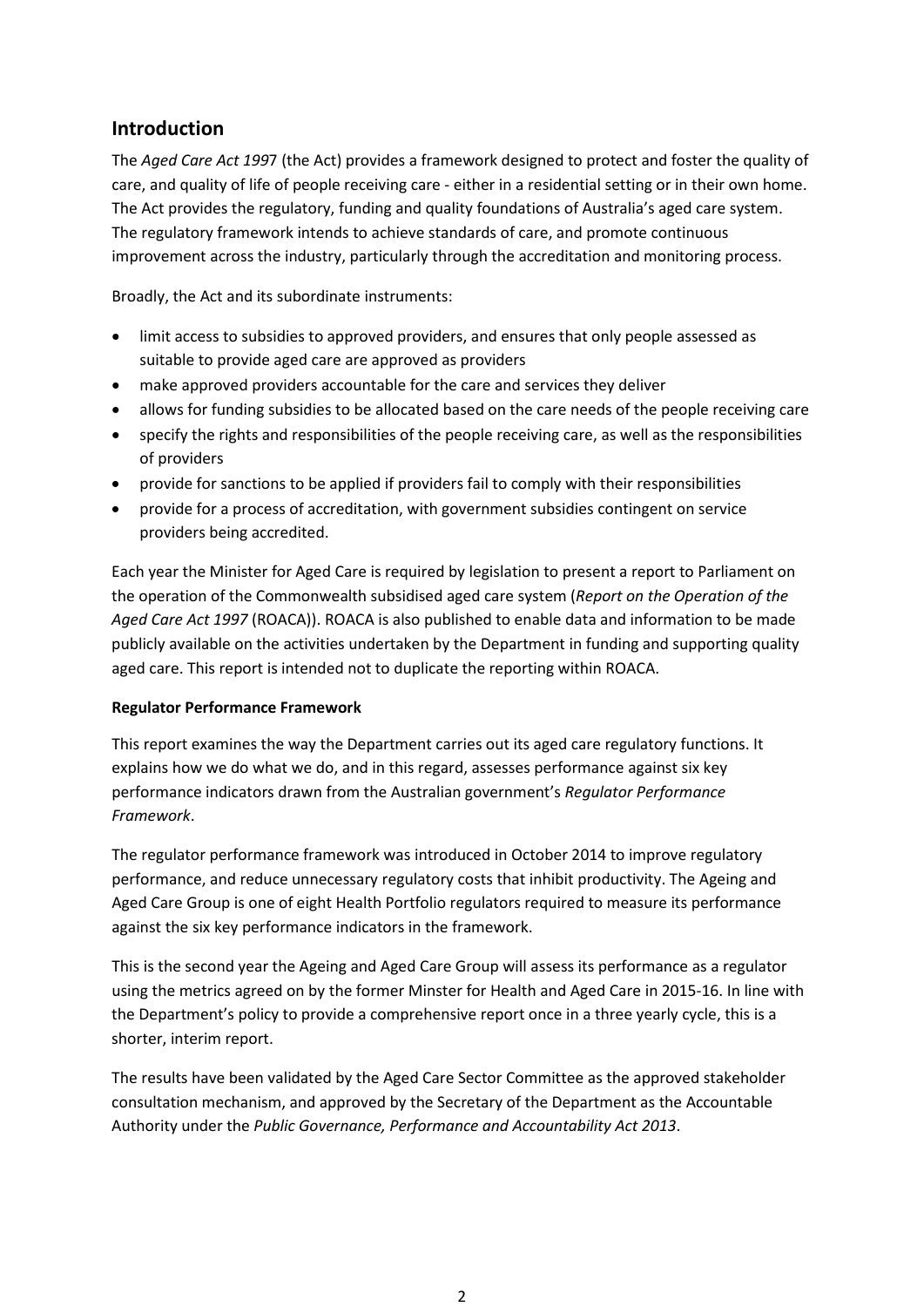#### **Regulation of aged care**

The Australian Government has played a role in regulating the provision of aged care for more than 50 years. The introduction of the Act formalised the government's role in regulating the sector in 1997. The Act provides the regulatory framework for Commonwealth government funded aged care providers, and provides protection for aged care recipients. It sets out the approved provider responsibilities related to the provision of care and services to consumers. The Department of Health has three regulatory objectives in administering the Act. These are:

- To protect the health, safety and interests of care recipients.
- To ensure the accountability of providers of aged care for the subsidies they receive from the Commonwealth.
- To ensure access to aged care across Australia including to special needs groups.

The regulatory approaches adopted by the Department to achieve these objectives reflect government, industry, and consumer expectations. The Act provides the government with a range of regulatory powers to monitor approved providers and take compliance action, including the imposition of sanctions and the revocation of a provider's approval and places, if appropriate.

Our key regulatory activities include authorising entry into the industry; access to funding and places; monitoring aged care providers' compliance with their responsibilities; managing noncompliance and responding to adverse events or regulatory failure.

The Department works in a complementary and cooperative way with the Aged Care Complaints Commissioner (Complaints Commissioner) and the Australian Aged Care Quality Agency (Quality Agency) to assure the quality of care provided by approved providers. Where strategies undertaken by the Complaints Commissioner and Quality Agency to resolve non-compliance have not encouraged compliance, the Department may take compliance and enforcement action as a means of resolving the non-compliance. The Department may also take compliance and enforcement action as a supplementary strategy to existing actions by these organisations.

#### **Impacts during Self-Assessment**

During the assessment period, several reviews of aged care regulation have been completed or are under way and will impact on future policy and regulatory frameworks. The Government will consider the outcomes and recommendations of these reviews to ensure future aged care regulation meets societal expectations and is fit-for-purpose. Some initiatives and recommendations in this report may be subject to the outcome of Government consideration of these review processes.

#### *Review of National Aged Care Quality Regulatory Processes*

In May 2017, the Minister for Aged Care commissioned an independent review of aged care quality regulatory processes in response to the Oakden report<sup>[1](#page-2-0)</sup>, which detailed failures in the quality of care delivered at the Makk and McLeay wards at the Oakden Older Persons Mental Health Service in South Australia.

<span id="page-2-0"></span> <sup>1</sup> *The Oakden Report - The report of the Oakden Review* Groves A, Thomson D, McKellar D and Procter N. (2017) The Oakden Report. Adelaide, South Australia: SA Health, Department for Health and Ageing.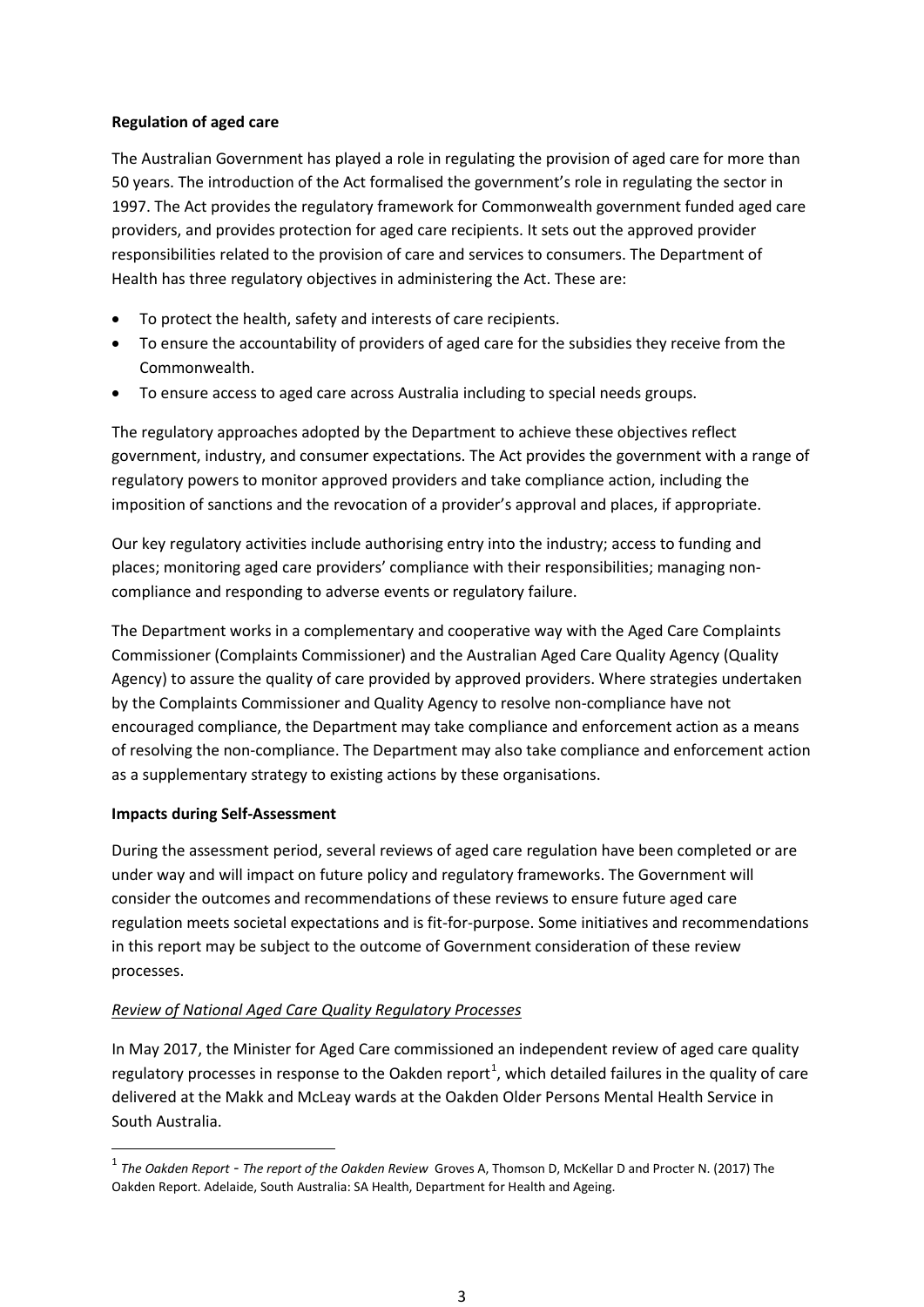#### *Senate Enquiry - Effectiveness of the Aged Care Quality Assessment and accreditation framework for protecting residents from abuse and poor practices, and ensuring proper clinical and medical care standards are maintained and practised*

On 13 June 2017, the inquiry was referred by the Senate to the Community Affairs Committee in response to the reported incidents in the Makk and McLeay wards at the Older Persons Mental Health Service at Oakden in South Australia, and will examine the current aged care quality assessment and accreditation framework in the context of these incidents. The reporting date is 18 February 2018**.**

#### *Elder Abuse – A National Legal Response (Australian Law Reform Commission)*

On 20 June 2017, the Australian Law Reform Commission released its final report on the inquiry on *Protecting the Rights of Older Australians from Abuse[2](#page-3-0)* . This report makes several recommendations for aged care, including changes to the legislative requirements in relation to reporting abuse, aged care workforce rules, mandating requirements for restrictive practices, rules around decision making and changes to the Community Visitors Scheme.

The [report](http://www.alrc.gov.au/publications/elder-abuse-report) can be found at: www.alrc.gov.au/publications/elder-abuse-report

#### *Aged Care Legislated Review*

As part of the changes to aged care announced in 2012, a comprehensive review was included in the *Aged Care (Living Longer Living Better) Act 2013* to assess the impact of the *Living Longer Living Better* changes and where the Government need to take the system in the future.

The review started on 22 September 2016 following the appointment of Mr David Tune AO. A final report is scheduled to be provided to the Minister by 1 August 2017.

#### *Prudential Standards Review*

The Department of Health engaged Ernst and Young to undertake a review of the Prudential Standards to identify measures that can be put in place to strengthen the Act and the *Fees and Payments Principles 2014 (No. 2).*

The prudential framework helps ensure the protection of residents' accommodation payments. As at 30 December 2016, approved providers reported holdings of approximately \$22 billion in accommodation payments paid by care recipients to enter care. The *Aged Care Sustainability Review 2016* found that this figure is projected to increase to \$36 billion by 2025.

The *Prudential Standards Review* made several recommendations regarding changes to the Prudential Standards and the Fees and Payments Principles, including creating more transparency of approved providers' corporate structures, improving the data provided by approved providers and strengthening the Department's capability to better regulate compliance with the Standards.

<span id="page-3-0"></span> <sup>2</sup> *ALRC Report 131, 2017 Elder Abuse – A National Legal Response* <https://www.alrc.gov.au/publications/elder-abusereport>.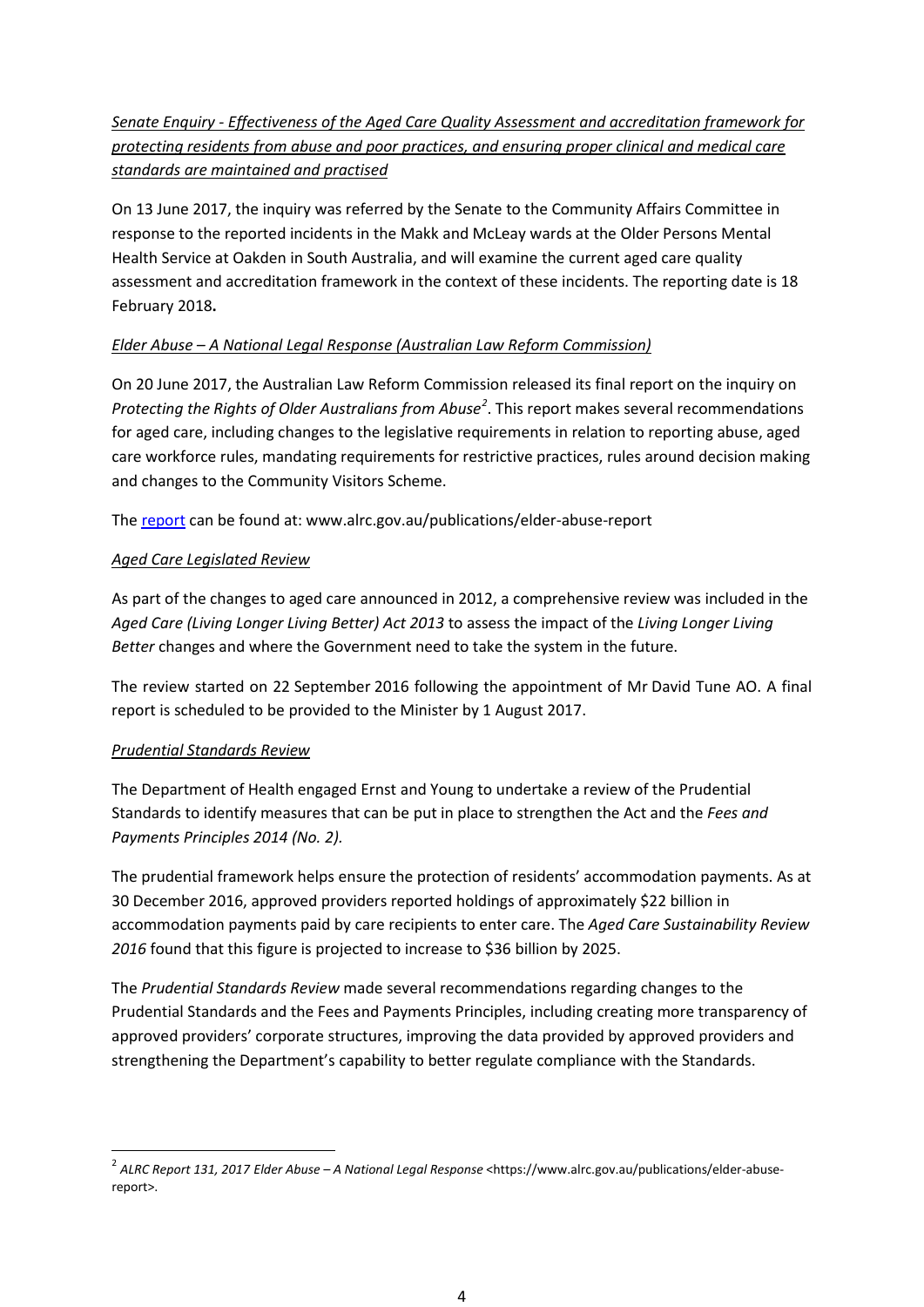## **2016-17 Performance Reporting**

| <b>KPIs/Measures/Metrics</b>                                                                                                                                                                                                                                                                                                                                                 | <b>Evidence (Performance in 2016-17)</b>                                                                                                                                                                                                                                                                                                                                                                                                                      |
|------------------------------------------------------------------------------------------------------------------------------------------------------------------------------------------------------------------------------------------------------------------------------------------------------------------------------------------------------------------------------|---------------------------------------------------------------------------------------------------------------------------------------------------------------------------------------------------------------------------------------------------------------------------------------------------------------------------------------------------------------------------------------------------------------------------------------------------------------|
| <b>KPI 1: Health does not</b><br>unnecessarily impede<br>the efficient operation of<br>approved providers<br>Measure 1:1 We<br>demonstrate and apply<br>an understanding of the<br>operating environment of<br>providers of aged care.<br>Measure 1.2: We engage<br>stakeholders (including<br>providers) in the<br>development of options<br>to reduce compliance<br>costs. | The Department considers broader developments across the sector and<br>attempts to reflect shifts in policy and provider focus. It has been working<br>with the aged care sector to progressively implement significant reforms<br>to the delivery of aged care. The reforms have major impact to the<br>operating environment of providers, particularly with the introduction of<br>consumer directed care in home care in February 2017.                   |
|                                                                                                                                                                                                                                                                                                                                                                              | To support the public and departmental staff to understand the impact of<br>the aged care reforms on provider operating environments, we provide<br>workshops, roadshows, technical reference groups, education and<br>training (internal), presentations (internal), webinars, and information on<br>the MyAgedCare web site and the internal intranet site.                                                                                                 |
|                                                                                                                                                                                                                                                                                                                                                                              | The Department consults extensively with industry and peak bodies<br>during reform processes. We have sought input from providers through<br>the Aged Care Sector Committee (ACSC) and National Aged Care Alliance<br>(NACA) on our role in developing the single quality framework in an<br>effort to understand the impact on operational and compliance costs,<br>which may have a long term impact in reducing some compliance costs.                     |
|                                                                                                                                                                                                                                                                                                                                                                              | The Department has consulted with industry, stakeholder groups, state<br>and local government and peak bodies to improve the Aged Care<br>Approval Rounds (ACAR). It explored the Government's role in controlling<br>the number and mix of places for residential care and home care, and<br>tested the number and mix of available places. Following each ACAR,<br>information provided was analysed to improve or streamline the process<br>for providers. |
|                                                                                                                                                                                                                                                                                                                                                                              | In the 2016-17 ACAR places were made available at a state and territory<br>level where previously the Department indicatively made places available<br>at the aged care planning level. This allowed providers to apply with<br>more targeted service proposals that were not constrained to the<br>number of places indicatively made available at the aged care planning<br>region level, which had been perceived as a business restraint by<br>providers. |
|                                                                                                                                                                                                                                                                                                                                                                              | The Department has consulted through the Prudential Standards Review<br>on residential aged care accommodation payments and the effectiveness<br>of arrangements for protecting refundable deposits and accommodation<br>bonds. Further consultation on the implementation of the review<br>recommendations will be undertaken.                                                                                                                               |
|                                                                                                                                                                                                                                                                                                                                                                              | The Department engages with Transition Care Programme and Short-<br>Term Restorative Care Programme providers through regular<br>teleconferences to discuss program issues, propose solutions to provider<br>concerns and share policy advice.<br>Self-assessed rating: Very Good                                                                                                                                                                             |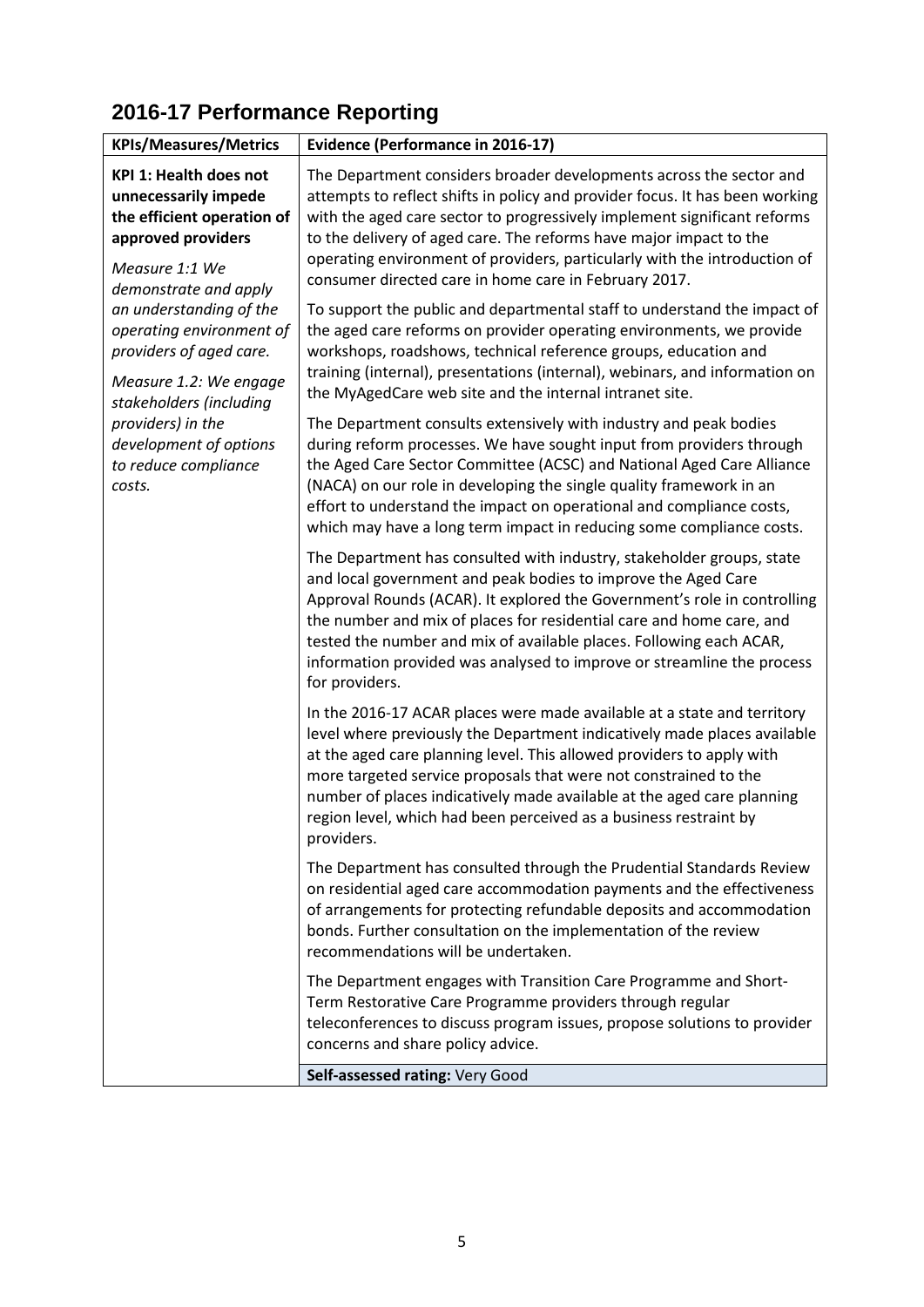| <b>KPIs/Measures/Metrics</b>                                                                                                                                                                                                                                                                                                                                                                                                                                                                                                                | <b>Evidence (Performance in 2016-17)</b>                                                                                                                                                                                                                                                                                                                                                                                                  |
|---------------------------------------------------------------------------------------------------------------------------------------------------------------------------------------------------------------------------------------------------------------------------------------------------------------------------------------------------------------------------------------------------------------------------------------------------------------------------------------------------------------------------------------------|-------------------------------------------------------------------------------------------------------------------------------------------------------------------------------------------------------------------------------------------------------------------------------------------------------------------------------------------------------------------------------------------------------------------------------------------|
| <b>KPI 2 Health's</b><br><b>Communication with</b><br>approved providers is<br>clear, targeted and<br>effective<br>Measure 2.1: We provide<br>guidance and<br>information to providers<br>that is up to date, clear,<br>accessible and concise<br>through appropriate<br>media.<br>Measure 2.2: We are<br>open and transparent in<br>our dealings with<br>providers to ensure<br>regulatory functions are<br>clearly explained and<br>offers providers<br>information that<br>supports them in<br>complying with the Aged<br>Care Act 1997. | The Department of Health provides information, tools and resources to<br>support aged care providers to understand their legislated<br>responsibilities, particularly new reforms that impact how they provide<br>care and services. We publish guidelines, fact sheets, videos and other<br>resources for aged care service providers. All published materials meet<br>accessibility guidelines, or have appropriate exemptions applied. |
|                                                                                                                                                                                                                                                                                                                                                                                                                                                                                                                                             | We continue to publish guidelines to assist providers with application<br>processes, and to understand our regulatory framework, e.g. Aged Care<br>Funding Instrument User Guide, Police Certificate Guidelines and other<br>departmental guidelines.                                                                                                                                                                                     |
|                                                                                                                                                                                                                                                                                                                                                                                                                                                                                                                                             | Prudential guidelines are produced annually at the time most providers<br>report their financial results.                                                                                                                                                                                                                                                                                                                                 |
|                                                                                                                                                                                                                                                                                                                                                                                                                                                                                                                                             | The Department delivers targeted information, statistics and education<br>about provider responsibilities using a variety of media appropriate to<br>the message and audience. This includes, for example, webinars,<br>electronic newsletters, and bulk messaging as needed.                                                                                                                                                             |
|                                                                                                                                                                                                                                                                                                                                                                                                                                                                                                                                             | The Department committed to produce an ACFI education video in our<br>2015-16 self-assessment, and successfully delivered this as an ACFI<br>education webinar available to subscribers on the Aged Care Channel.<br>This information could have been made more broadly available through<br>use of a web channel that did not require subscription.                                                                                      |
|                                                                                                                                                                                                                                                                                                                                                                                                                                                                                                                                             | We explain our regulatory functions, particularly in relation to places<br>management, compliance and enforcement actions, and provide our<br>Client Service Charter.                                                                                                                                                                                                                                                                     |
|                                                                                                                                                                                                                                                                                                                                                                                                                                                                                                                                             | The Department publishes comprehensive guidance for applicants in<br>each ACAR, including demographic planning data and heat maps<br>highlighting the areas of need for new aged care places within Australia.<br>For probity and fairness published information ensures that all applicants<br>have access to the same information during the application process.                                                                       |
|                                                                                                                                                                                                                                                                                                                                                                                                                                                                                                                                             | A communication strategy across major and regional media targeted<br>indigenous and CALD print and radio media to ensure transparent<br>advertising of the ACAR. This is aimed at ensuring maximum coverage of<br>the message as well as departmental allocation outcomes.                                                                                                                                                                |
|                                                                                                                                                                                                                                                                                                                                                                                                                                                                                                                                             | Aged care information is distributed to providers through an Aged Care<br>Industry Newsletter emailed fortnightly and a short message subscription<br>service (known as BIDS) via email to ensure that up to date information is<br>available. Links to these messages, as well as policies and guidelines are<br>made available on the Department of Health website.                                                                     |
|                                                                                                                                                                                                                                                                                                                                                                                                                                                                                                                                             | In 2016-17 we reviewed, tested and updated a sample of the information<br>about our regulatory role available to providers on our web site. These<br>are being progressively re-published across the 2016-17 and 2017-18<br>years. There is a future plan identified to make it easier for service<br>providers to find information on the MyAgedCare web site.                                                                           |
|                                                                                                                                                                                                                                                                                                                                                                                                                                                                                                                                             | Self-assessed rating: Good                                                                                                                                                                                                                                                                                                                                                                                                                |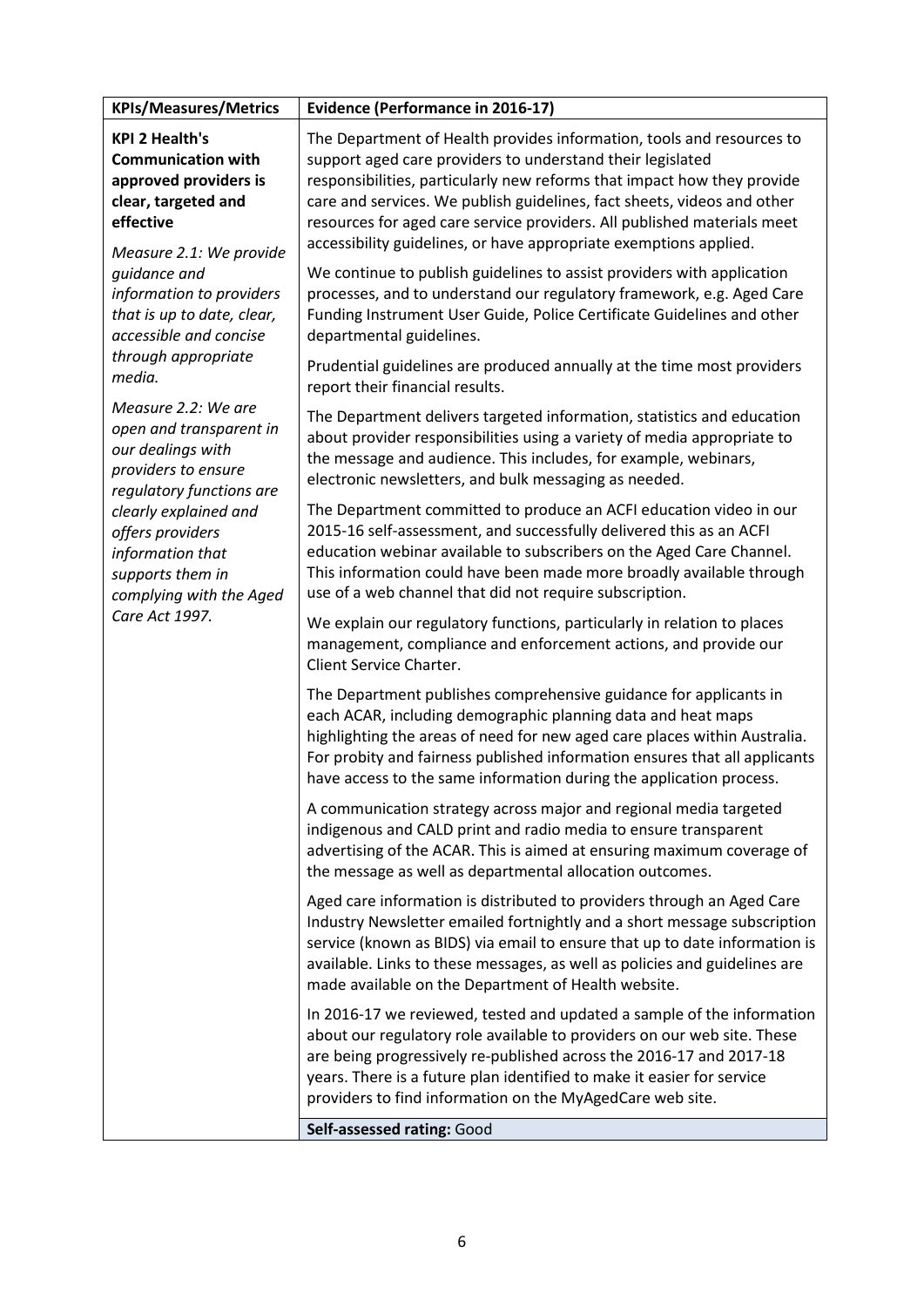| <b>KPIs/Measures/Metrics</b>                                                                                                                                                                                                                           | <b>Evidence (Performance in 2016-17)</b>                                                                                                                                                                                                                                                                                                                                                                                                                                                                |
|--------------------------------------------------------------------------------------------------------------------------------------------------------------------------------------------------------------------------------------------------------|---------------------------------------------------------------------------------------------------------------------------------------------------------------------------------------------------------------------------------------------------------------------------------------------------------------------------------------------------------------------------------------------------------------------------------------------------------------------------------------------------------|
| <b>KPI 3 Health's actions</b><br>are proportionate to the<br>regulatory risk being<br>managed<br>Measure 3.1: We apply a<br>risk-based proportionate<br>approach to compliance<br>obligations, engagement<br>and regulatory<br>enforcement actions     | The aged care legislative framework is underpinned by a national policy<br>to manage responses to non-compliance. This provides for a graduated<br>response proportionate to the circumstances of the case, and is<br>explained to providers in our 'Aged Care Compliance Policy Statement'.<br>We identified managing regulatory risk as a high priority in the 2016-17<br>year, with plans to continue prioritising this aspect of our work in future.                                                |
|                                                                                                                                                                                                                                                        | We engaged with risk across the group, reviewing and evaluating our<br>work in targeting and validating ACFI claims, monitoring provider<br>compliance with prudential obligations and undertaking compliance<br>activities relating to quality issues.                                                                                                                                                                                                                                                 |
| Measure 3.2: Our<br>approach to assessing<br>regulatory risk is<br>regularly reviewed.<br>Strategies, activities and<br>enforcement actions are<br>amended to reflect<br>changing priorities that<br>result from new and<br>evolving regulatory issues | The approach for regulatory risk in the ACFI Program is re-evaluated<br>regularly. Improvement strategies are tested with providers through<br>trialling different review modalities and greater national consistency<br>when structuring site visits to minimise time impost on providers.                                                                                                                                                                                                             |
|                                                                                                                                                                                                                                                        | As committed to in the 2015-16 self-assessment, the frequency of ACFI<br>risk modelling has been increased by the Department. Providers with a<br>higher risk of non-compliance have been visited more frequently, with a<br>lighter touch approach for those with a lower risk profile and a good<br>history of compliance.                                                                                                                                                                            |
|                                                                                                                                                                                                                                                        | We review and update our prudential prioritisation framework annually<br>to ensure that our focus for assessing and monitoring prudential and<br>financial risk is still aligned with the highest risk areas.                                                                                                                                                                                                                                                                                           |
|                                                                                                                                                                                                                                                        | A risk assessment is conducted on each ACAR, aligned to the<br>Department's risk framework and all identified risks managed by the<br>ACAR Project Board. Guidance is provided to ACAR officers about contact<br>with providers, conflict of interest, completing assessment and making<br>recommendations. Officers follow quality assurance parameters set by<br>the terms of reference of the ACAR planning process. At least one quality<br>review is undertaken before each decision is finalised. |
|                                                                                                                                                                                                                                                        | In 2016-17 we developed a new training package 'Risk in Aged Care' for<br>staff in compliance roles. The new training package aligns our approach<br>to assessing regulatory risk with current international best practice.<br>Delivering the training nationally to the staff carrying out compliance<br>roles will improve our approach to our compliance obligations,<br>engagement and regulatory enforcement actions.                                                                              |
|                                                                                                                                                                                                                                                        | We contribute to, and inform, the annual review of the broader risk<br>management program within the Department.                                                                                                                                                                                                                                                                                                                                                                                        |
|                                                                                                                                                                                                                                                        | Self-assessed rating: Good                                                                                                                                                                                                                                                                                                                                                                                                                                                                              |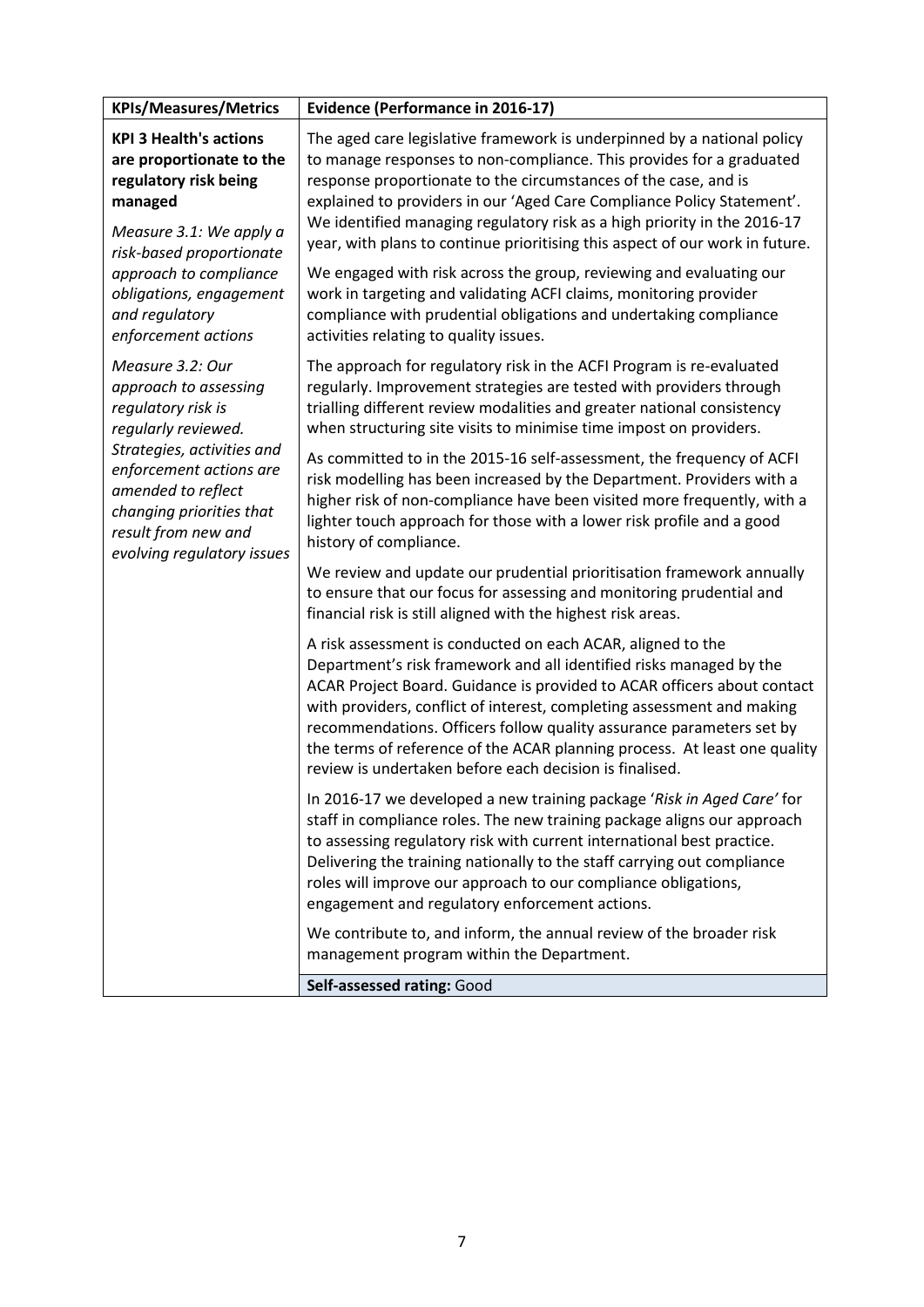| <b>KPIs/Measures/Metrics</b>                                                                                                                                                                                                                                                                                                                                                                              | <b>Evidence (Performance in 2016-17)</b>                                                                                                                                                                                                                                                                                                                                                                                                             |
|-----------------------------------------------------------------------------------------------------------------------------------------------------------------------------------------------------------------------------------------------------------------------------------------------------------------------------------------------------------------------------------------------------------|------------------------------------------------------------------------------------------------------------------------------------------------------------------------------------------------------------------------------------------------------------------------------------------------------------------------------------------------------------------------------------------------------------------------------------------------------|
| <b>KPI 4 Compliance and</b><br>monitoring approaches<br>are streamlined and co-<br>ordinated                                                                                                                                                                                                                                                                                                              | The Department works in a complementary and co-operative way with<br>our partner regulators to ensure people are safe, receive good care, and<br>any concerns are promptly resolved without unnecessary duplication of<br>regulatory impact.                                                                                                                                                                                                         |
| Measure 4.1: The<br>Department only<br>requests information<br>when required by aged<br>care legislation and in<br>other circumstances<br>when it is necessary for<br>the Department to make<br>evidence based decisions.<br>Measure 4.2: The<br>Department conducts<br>compliance activities in a<br>coordinated, predictable<br>and streamlined manner<br>which is understood by<br>approved providers. | This is supported by an improved information sharing processes with the<br>Complaints Commissioner and Quality Agency, as committed to in the<br>2015-16 self-assessment.                                                                                                                                                                                                                                                                            |
|                                                                                                                                                                                                                                                                                                                                                                                                           | We seek information from providers on a range of matters only when<br>necessary in accordance with the legislation, and afford providers the<br>opportunity to respond to the concerns we identify. We use statutory<br>notices to gather information only when the Department has a genuine<br>need to investigate provider compliance.                                                                                                             |
|                                                                                                                                                                                                                                                                                                                                                                                                           | To ensure clarity regarding regulatory roles in aged care, we signed a<br>Memorandum of Understanding with the Complaints Commissioner in<br>September 2016, and signed a Memorandum of Understanding with the<br>Quality Agency in March 2017. The memoranda outline further policy<br>and practice for information exchanges allowed under legislation,<br>including referrals both to and from the Department and these partner<br>organisations. |
|                                                                                                                                                                                                                                                                                                                                                                                                           | In addition, regular meetings occur between the Department and the<br>Complaints Commissioner, and the Department and the Quality Agency<br>to provide updates on regulatory activity for senior executive and<br>operational staff. Taking this collaborative approach helps us to conduct<br>our compliance activities in a coordinated, streamlined manner.                                                                                       |
|                                                                                                                                                                                                                                                                                                                                                                                                           | When serious non-compliance is identified, the Department and the<br>Quality Agency act to ensure that an approved provider returns to<br>compliance with the required standards and regulations as quickly as<br>possible. By doing this risk to the care and safety to older Australians in<br>aged care is mitigated quickly or further action is taken as a matter of<br>priority.                                                               |
|                                                                                                                                                                                                                                                                                                                                                                                                           | A case management approach has been established between the<br>Complaints Commissioner, the Department and the Quality Agency. This<br>approach responds to the risk level and the potential harm to care<br>recipients.                                                                                                                                                                                                                             |
|                                                                                                                                                                                                                                                                                                                                                                                                           | The Department has sought to reduce the regulatory burden on ACAR<br>applicants in recent years by removing unnecessary or duplicative<br>requirements. We have used publicly available information and internal<br>sources such as regulatory data from the National Aged Care Compliance<br>Program.                                                                                                                                               |
|                                                                                                                                                                                                                                                                                                                                                                                                           | The Department continues to use the streamlined process to transfer<br>allocations of places it implemented in 2015-16, and harnesses internal<br>information to make decisions where it is available in preference to<br>seeking it from providers. Information is only sought on applications<br>where it supports departmental decision making.                                                                                                   |
|                                                                                                                                                                                                                                                                                                                                                                                                           | Self-assessed rating: Good                                                                                                                                                                                                                                                                                                                                                                                                                           |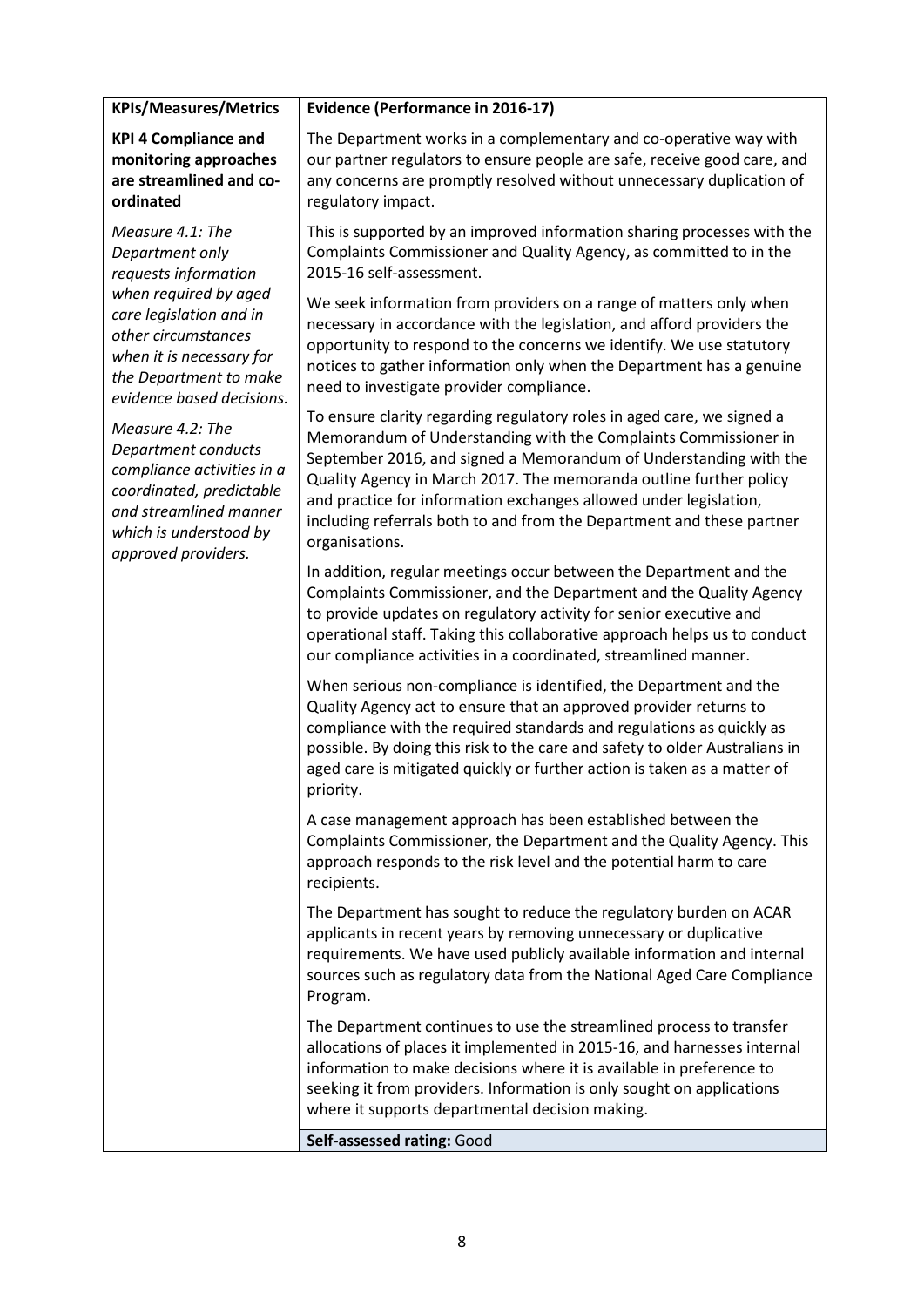| <b>KPIs/Measures/Metrics</b>                                                                                                                                                                                                                                                                                                                                                                                        | <b>Evidence (Performance in 2016-17)</b>                                                                                                                                                                                                                                                                                                                                                                                                                                                                                                                                                                                                                                                                                                                                                                                                                                  |
|---------------------------------------------------------------------------------------------------------------------------------------------------------------------------------------------------------------------------------------------------------------------------------------------------------------------------------------------------------------------------------------------------------------------|---------------------------------------------------------------------------------------------------------------------------------------------------------------------------------------------------------------------------------------------------------------------------------------------------------------------------------------------------------------------------------------------------------------------------------------------------------------------------------------------------------------------------------------------------------------------------------------------------------------------------------------------------------------------------------------------------------------------------------------------------------------------------------------------------------------------------------------------------------------------------|
| <b>KPI 5 Health is open and</b><br>transparent in our<br>dealings with providers<br>Measure 5.1: Our<br>decisions and advice to<br>providers is provided in a<br>timely manner, clearly<br>articulating expectations<br>and the underlying<br>reasons for decisions.<br>Measure 5.2: Our<br>performance<br>measurement results are<br>published in a timely<br>manner to ensure<br>accountability to the<br>public. | The Department makes decisions on a wide range of matters including<br>entry to the industry; allocation and transfer of places; claiming<br>subsidies; ACFI reviews; meeting prudential standards; meeting<br>responsibilities relating to quality of care; security of tenure; and<br>revoking the status of providers to provider care and services (approved<br>provider status) under the Act.                                                                                                                                                                                                                                                                                                                                                                                                                                                                       |
|                                                                                                                                                                                                                                                                                                                                                                                                                     | Each decision has its own established process to review, check and<br>monitor the quality of the decision made. It draws on the expertise of<br>quality reviewers and internal legal services to ensure decisions are<br>legally defensible, and follow our internal guidelines to adhere to the<br>principles of good decision making. Providers affected by a decision are<br>given a notice of decision and direct contact for each decision.                                                                                                                                                                                                                                                                                                                                                                                                                          |
|                                                                                                                                                                                                                                                                                                                                                                                                                     | Timelines for decisions by the Department are generally set in legislation.<br>Where time frames are not set in legislation for the department to make<br>a decision on provider non-compliance, we publish time frames<br>established under policy settings.                                                                                                                                                                                                                                                                                                                                                                                                                                                                                                                                                                                                             |
|                                                                                                                                                                                                                                                                                                                                                                                                                     | In 2016-17, around 96% of applications to become an approved provider<br>were finalised within the regulatory time frame. New Home Care<br>provider applications impacted performance, with the number of<br>applications received exceeding the number anticipated by the<br>Department.                                                                                                                                                                                                                                                                                                                                                                                                                                                                                                                                                                                 |
|                                                                                                                                                                                                                                                                                                                                                                                                                     | The Department improved its rate of average days to finalise an<br>application in 2016-17, taking an average of 64.17 days, compared to 72<br>days in 2015-16. Residential places allocation decisions are merit based,<br>satisfying the conditions of the Act, with allocations being made that best<br>meet the needs of the aged care community.                                                                                                                                                                                                                                                                                                                                                                                                                                                                                                                      |
|                                                                                                                                                                                                                                                                                                                                                                                                                     | The streamlining of the ACFI reconsideration process, committed to in<br>the 2015-16 self-assessment, was not achieved in 2016-17 due to delays<br>in delivering an information technology system to support the<br>streamlining. This will be delivered in 2017-18.                                                                                                                                                                                                                                                                                                                                                                                                                                                                                                                                                                                                      |
|                                                                                                                                                                                                                                                                                                                                                                                                                     | Stakeholders are given detailed information about our dealings with<br>providers through:                                                                                                                                                                                                                                                                                                                                                                                                                                                                                                                                                                                                                                                                                                                                                                                 |
|                                                                                                                                                                                                                                                                                                                                                                                                                     | Information available on the MyAgedCare web site in relation to<br>$\bullet$<br>compliance action taken by the Department against providers of<br>aged care. All sanctions are published on MyAgedCare.<br>Allocations of places are published on the Department of Health<br>٠<br>web site at the time ACAR outcomes are announced.<br>ROACA includes information about provider compliance with<br>$\bullet$<br>responsibilities, the imposition of sanctions, ACFI reconsideration<br>decisions and information regarding the Accommodation<br>Payment Guarantee Scheme.<br>The Portfolio Budget Statement (PBS) shows the proposed<br>$\bullet$<br>allocation of resources to government outcomes for the<br>upcoming financial year.<br>The Department's Annual Report demonstrates our actual<br>$\bullet$<br>performance against the proposed aged care regulatory |
|                                                                                                                                                                                                                                                                                                                                                                                                                     | objectives and targets as published in the PBS.<br>Self-assessed rating: Fair                                                                                                                                                                                                                                                                                                                                                                                                                                                                                                                                                                                                                                                                                                                                                                                             |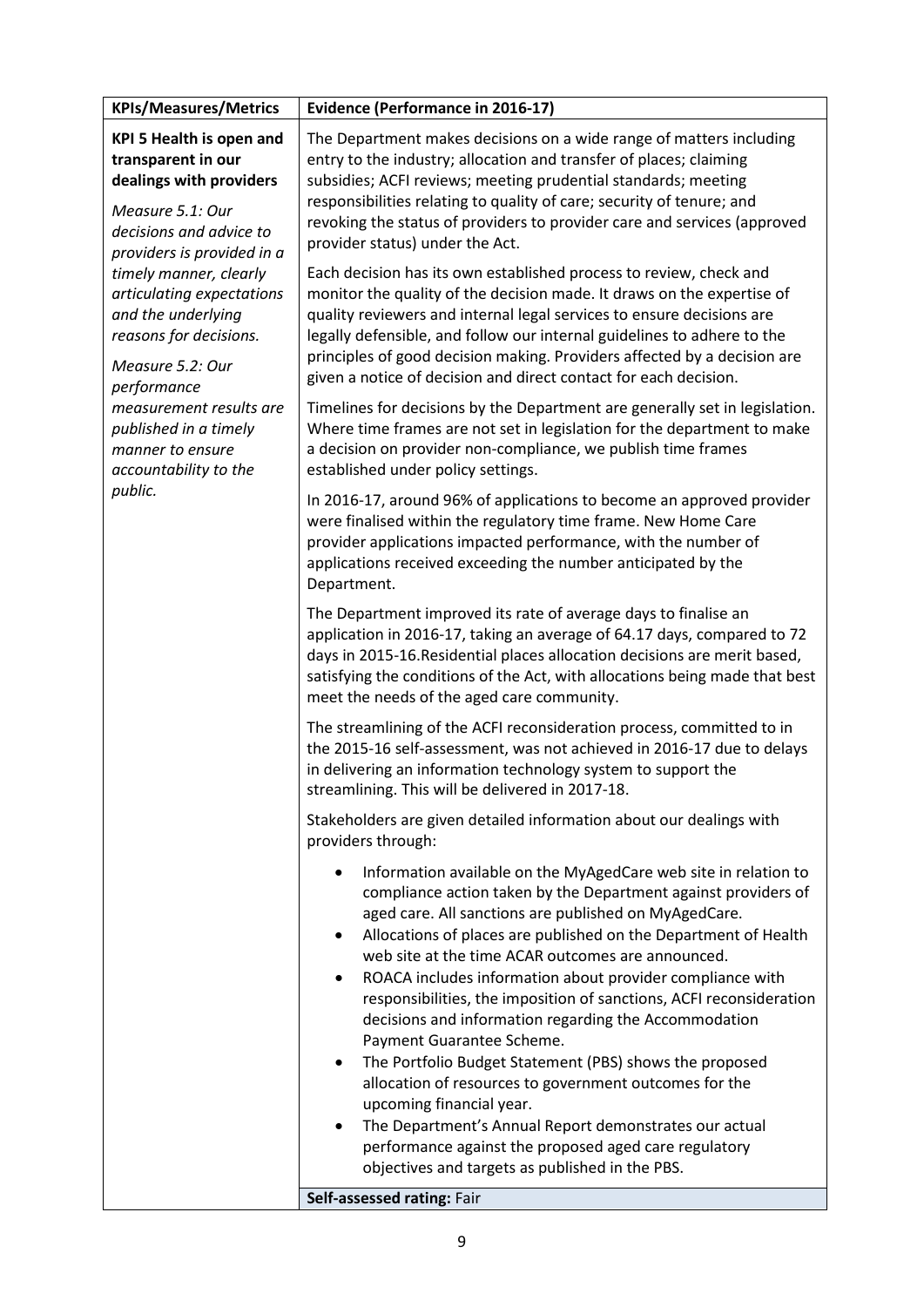| <b>KPI 6 Health actively</b><br>contributes to the                                                                                                                        | The Department reviewed and updated our performance framework for<br>undertaking provider appraisals under the ACFI.                                                                                                                                                                                                                                                                                                               |
|---------------------------------------------------------------------------------------------------------------------------------------------------------------------------|------------------------------------------------------------------------------------------------------------------------------------------------------------------------------------------------------------------------------------------------------------------------------------------------------------------------------------------------------------------------------------------------------------------------------------|
| continuous<br>improvement of aged<br>care regulatory<br>framework<br>Measure 6.1: We<br>establish cooperative and                                                         | All ACFI site visits undertaken by the Department include an exit<br>interview with the provider and the ACFI representatives. These<br>interviews are part of the collaborative relationship with providers to<br>promote confidence in the consistency of the regulatory framework.<br>Feedback is incorporated into new system development and continuous<br>improvement of the program such as updates to the ACFI User Guide. |
| collaborative<br>relationships with<br>providers to promote<br>trust and improve the<br>efficiency and                                                                    | We have reviewed how we regulate quality of care matters, and in the<br>self-assessment period, worked as a department to design a new internal<br>delivery model for some aspects of compliance under the Act. This will be<br>delivered and evaluated in the 2017-18 self-assessment.                                                                                                                                            |
| effectiveness of the<br>regulatory framework.<br>Measure 6.2: We<br>implement continuous<br>improvement strategies<br>across key compliance<br>activities with providers. | We initiated and completed an independent review of the Prudential<br>Standards that are currently in place to regulate approved providers<br>management and use of refundable accommodation payments. The<br>Department is currently considering the recommendations of the review.                                                                                                                                               |
|                                                                                                                                                                           | As a regulator, we actively consider the 'lessons learned' from past<br>regulatory action and the ACAR, and use this information to improve our<br>internal processes. Particularly in relation to regulating prudential<br>matters, we worked closely with the legal services section to review and<br>improve how we apply the Act to the circumstances of particular cases.                                                     |
|                                                                                                                                                                           | Each ACAR has a planning phase that precedes its commencement. Any<br>consultation and streamlining are taken into account in the planning<br>phase to continuously improve the process for providers.                                                                                                                                                                                                                             |
|                                                                                                                                                                           | Engagement with providers is undertaken directly to co-design and<br>continue to improve the STRC Programme and improve future regulation.                                                                                                                                                                                                                                                                                         |
|                                                                                                                                                                           | We also actively contribute to several independent reviews of aged care<br>regulation that will support strengthening the regulatory framework. The<br>Department will consider the outcomes and recommendations of these<br>reviews.                                                                                                                                                                                              |
|                                                                                                                                                                           | Self-assessed rating: Very Good                                                                                                                                                                                                                                                                                                                                                                                                    |